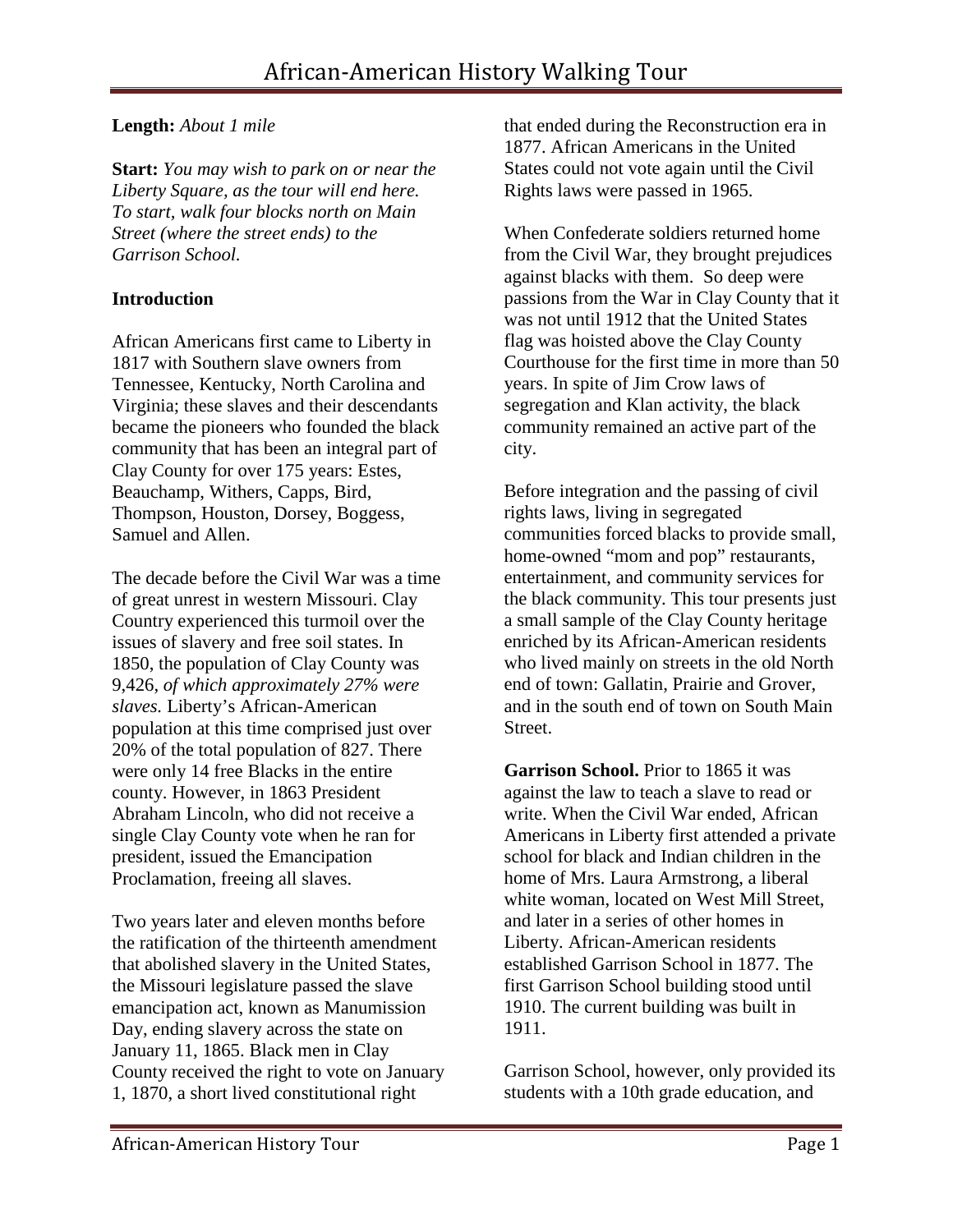the "separate but equal" laws barred them from attending Liberty's white high school. Therefore, many Garrison graduates had to ride buses into Kansas City to attend the all black Lincoln High School. Finally, on May 17, 1954, as a result of arguments in the Supreme Court case Brown vs. the Topeka Board of Education, the court ruled "separate but equal education" unconstitutional, and the Liberty School District began to integrate its African American students.

Inside the Garrison School are archives of the Clay County African-American Legacy, Inc, committed to educating and informing the community of the accomplishments of African Americans of Clay County, and how they have influenced and contributed to the rich history of the Northland.

#### *Retrace your steps south on Main Street.*

#### **St. Luke AME Church, 443 N. Main**

Rev. Jesse Mills organized St. Luke African Methodist Episcopal (A.M.E.) Church in 1875. The present structure was built in 1935 and completed and dedicated in 1942. Dr. John Priest Green, former president of William Jewell College, donated the stone used for the building from his land nearby, and male members of St. Luke quarried stone, and transported the loads by wheelbarrow to the church site where women mixed mortar and the stones were placed according to Rev. A. G. Thurman's plans. St. Luke is a Clay County Historical Landmark. In the history of this church, there have been three fires, one caused by lightning, and major damage from the 2003 tornado.

*Walk west through the alley opposite the church that leads to Gallatin Street. Turn left (south) to the James A. Gay Home.* 

**James A. Gay Home, 415 N. Gallatin Street** This Colonial Revival Bungalow was the home of Professor James A. Gay, a graduate of Lincoln University in Jefferson City, Missouri. For twenty-two years he was the principal of Garrison School, and the man responsible for naming the school after the great abolitionist and journalist, William Lloyd Garrison. Professor Gay taught Religion, Latin and Greek at Western Bible Baptist College in Macon, Missouri, (before the college moved to Kansas City). His close friend at William Jewell College, Professor Dr. H. I. Hester, referred Jewell students to Professor Gay for tutoring in Latin and Greek.

#### *Continue walking south to First Baptist Church.*

## **First Baptist/Mt. Zion Church, 336 N.**

**Gallatin** As in most communities, churches served as the most important institutions for their members. Not surprisingly, in 1843 slaves were among the first citizens in Liberty to organize a Baptist church under the leadership of Rev. William Brown, a young man less than twenty years of age.

Before the Liberty congregation built a sanctuary, slaves, masters, and free blacks worshipped in the northeast corner of the courthouse, often sharing the communion cup. Later the church moved to an old barn on Missouri Street where they worshipped until the group purchased a lot and built First Baptist/Mt. Zion on Gallatin Street.

*Continue to walk west through the alley to Prairie Street.* 

**The Lucy Colley Home, 403 North Prairie**  This 1890 Gothic Revival house (note the center gable) was the home of Mrs. Lucy Colley, affectionately called Miss Lucy by community residents. She was a graduate of Garrison School, and the Church Musician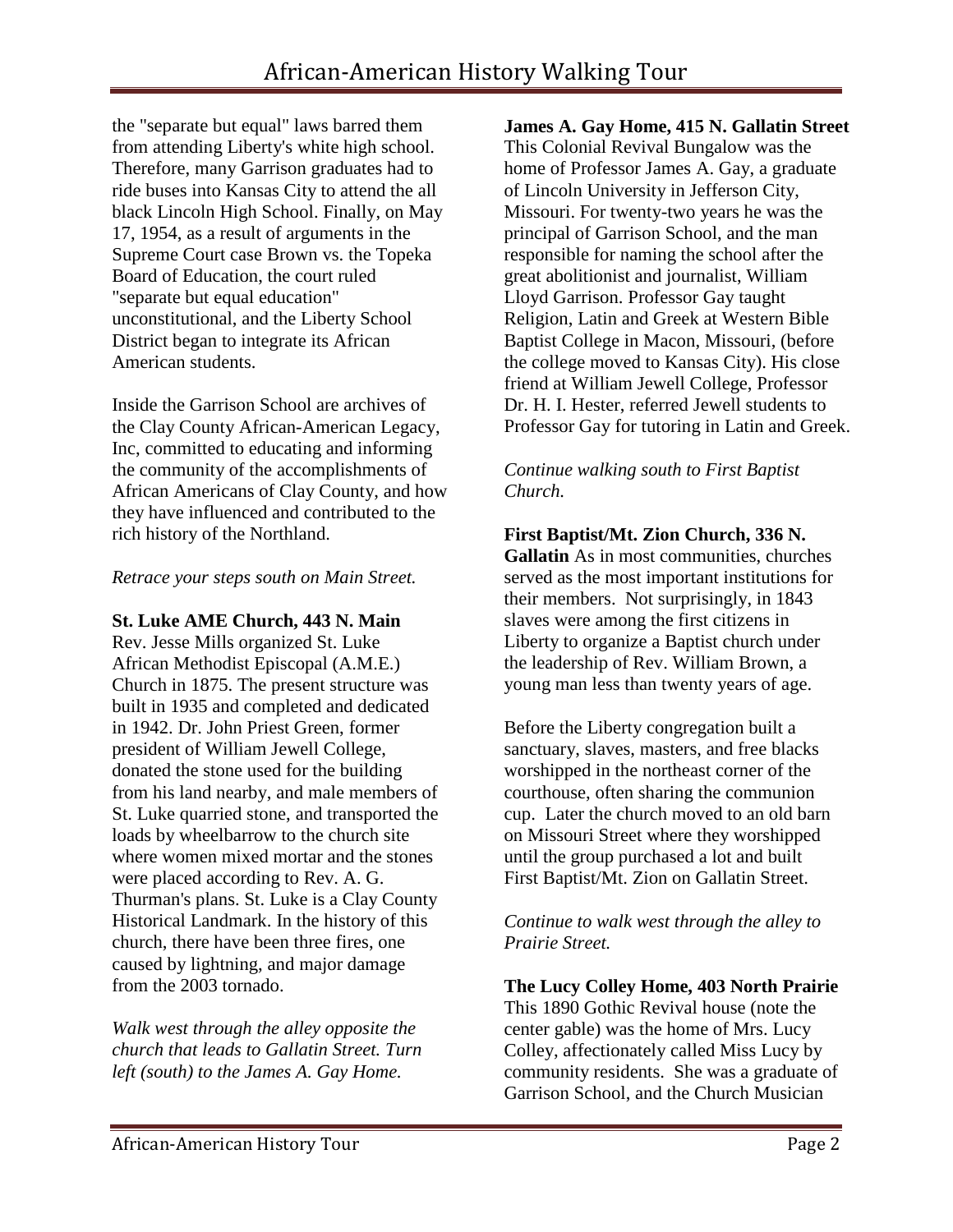and pianist at St. Luke A.M.E. for more than five decades. On her  $100<sup>th</sup>$  birthday, she played church hymns on the piano while her friends and family celebrated the occasion at Ashton Court Care Center in Liberty. She died at the age of 100 in January 2007.

Her personal piano, an ornately carved *Aaron of New York* walnut wood antique is now on display at Garrison School.

*Retrace your steps back to Gallatin and then south to 310 N. Gallatin*

## **Sam Houston Home, 310 N. Gallatin**

This 1903 Folk Victorian House was owned by Sam Houston, one of Liberty's most outstanding citizens. His grandparents helped build First Baptist Church established in 1843. Sam served on the City Council for 18 years and was the first African-American to be so elected. During his tenure, he initiated the first Juneteenth celebration and the first Martin Luther King, Jr. Birthday Celebration north of the River, starting in 1984. He has received numerous civic awards, and in 1980 Former Missouri Governor Teasdale appointed him to the Commission on Human Rights.

*Continue south on Gallatin about 3 blocks to Franklin Street. Then walk east (left) up the hill to the Clay County Administration Building (the old Court House). If the Building is open, take steps or elevator to the third floor.* 

**African-American Mural, 3rd floor Old Courthouse**. On the long wall at the top of the stairs you will find the African American Legacy Mural to your left. This mural depicts selected early  $19<sup>th</sup>$  and  $20<sup>th</sup>$  Century African-American pioneers, businesses, churches, and schools, including White Oak Chapel (the restored Chapel has been relocated to the grounds of Stroud's on I-35)

and Cemetery from the Fountain Waller Plantation (1836) located on Shady Lane Street, in the Carriage Hills subdivision of Gladstone; Dr. D.A. Ellett's Sulpho Saline Bath House and Swimming Pool in Excelsior Springs (1880); First Baptist Church (1843); Peter Biggs, the first American owner of a barber shop in the Old West (1847); and the first African-American School in Missouri City (1877).

*Return to the north side (Franklin Street) of the Court House lawn.*

**The Freedom Fountain, NE corner of the old Courthouse lawn**. Erected in 2000 by the Clay County African-American Legacy Inc., this fountain honors African-Americans who have made contributions to the growth and development of Clay County. The Freedom Fountain is placed near the location where 150 years earlier slaves were regularly bought and sold. For example, in January 1859, \$20,000 worth of slaves was sold on this lawn in one day. The single water fountain for all people reminds Liberty of an earlier era when residents drank from segregated (white and colored) water fountains. The June 2000 dedication of this Freedom Fountain featured Governor Bob Holden, providing the first drink to Mrs. Lulu Johnson Felder, who at age 102 was the oldest living African-American resident of Clay County. She was born and raised in the first free black community in Clay County, (White Oak of North Kansas City), which was located in the same area as Stroud's Restaurant on I-35.

Take a moment to read the list on the back of the monument. How many names do you recognize because of this tour? Are there other names you recognize?

Enjoy your own drink of cool water from the Freedom Fountain.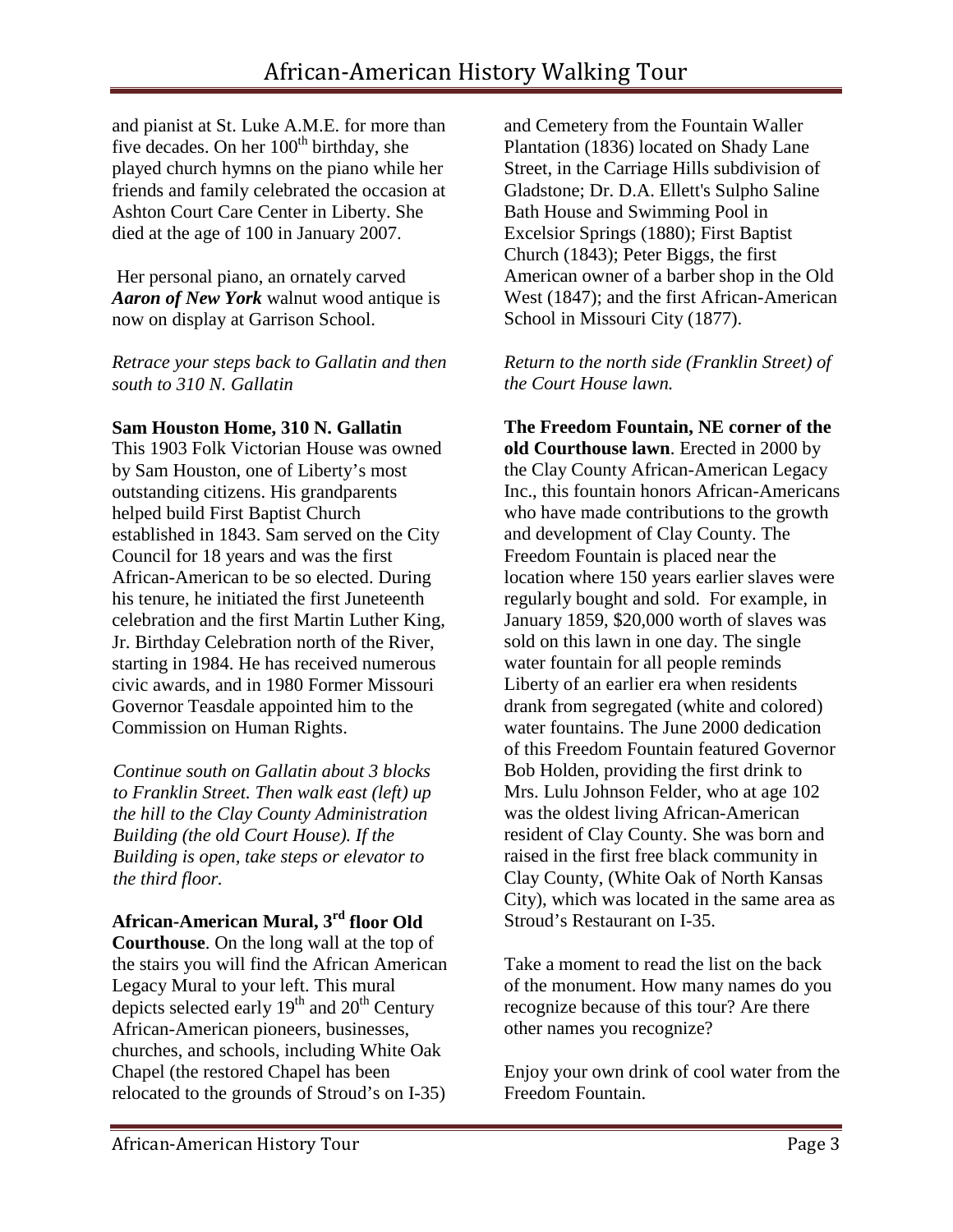Conclude your tour by visiting any of the downtown restaurants for more refreshment. Here are possible discussion starters:

- How important is the American flag? Why is it important? What would make you refuse to fly it?
- How important is it to vote? How would you react if you were told that you could not vote?
- Why is a church so important for community residents? Are there any African American churches in your community? Why or Why not? Would it make a difference?
- If the place where you go for refreshments would serve you, but not serve someone else who enters because of race, creed, color, or national origin would you choose to patronize that restaurant? Why? Why not?
- How many African American pioneers can you associate with white Americans in the Liberty community? What is your explanation for these associations?

*Special thanks to Dr. Cecelia Robinson, professor of English, William Jewell College, and to the Clay County African-American Legacy, Inc for this tour.*